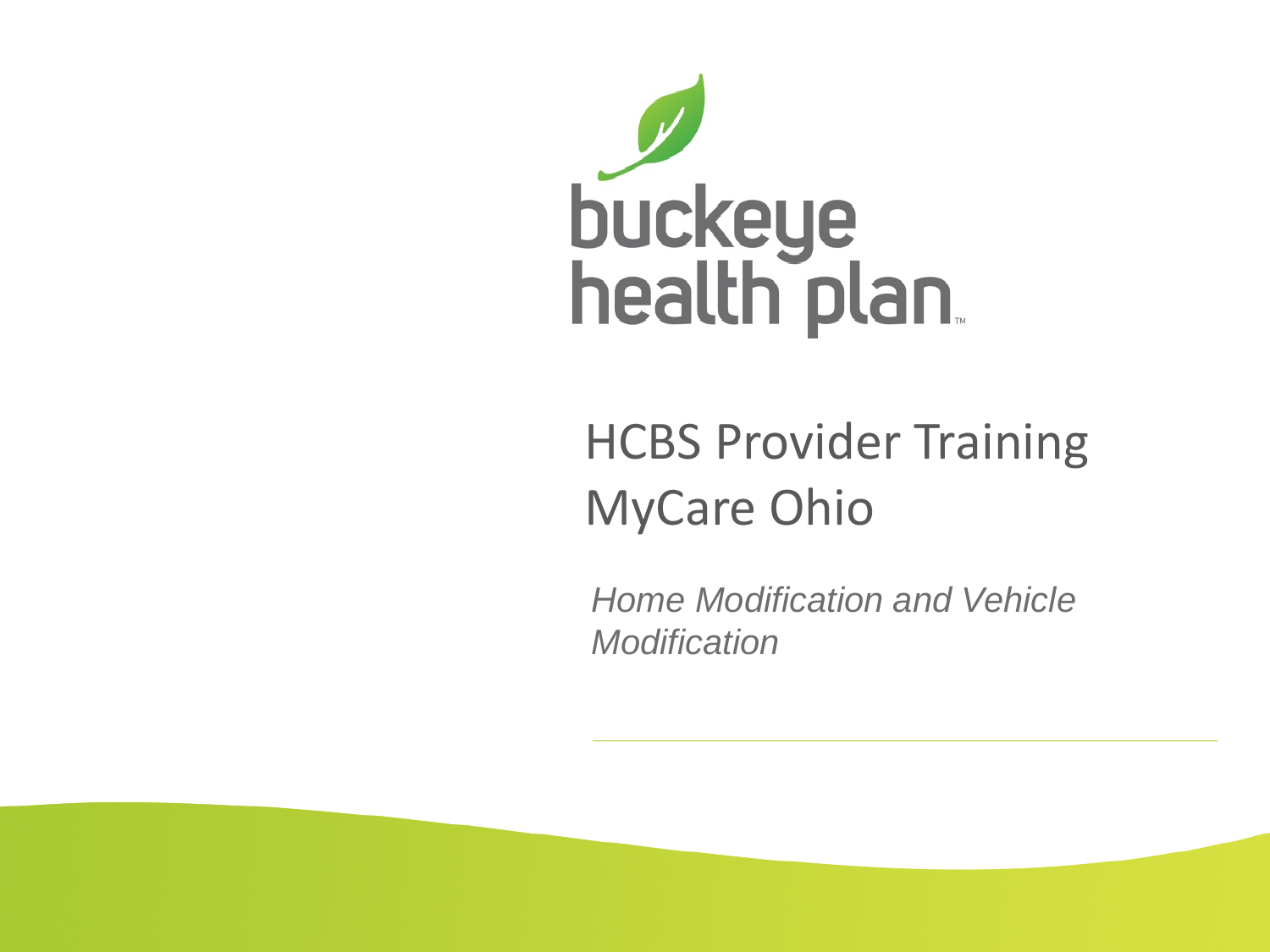### MyCare Ohio – ICDS Program





#### Buckeye Service Areas

- NE Northeast
- NW Northwest
- WC West Central

For a complete overview of MyCare Ohio go to the Ohio Department of Medicaid website:

http://medicaid.ohio.gov/FOROHIOAN [S/Programs/ManagedCare/MyCareO](http://medicaid.ohio.gov/FOROHIOANS/Programs/ManagedCare/MyCareOhio.aspx) hio.aspx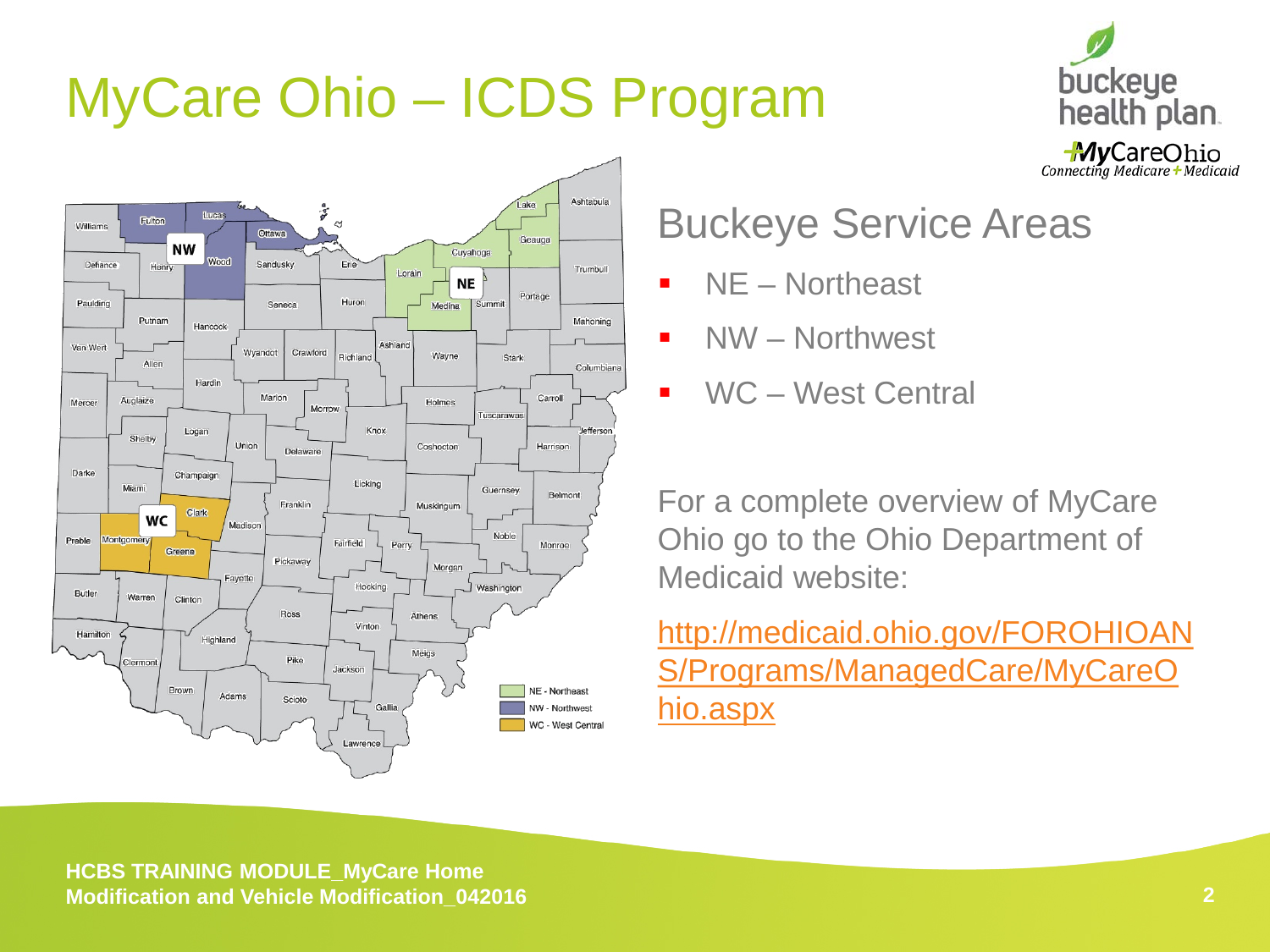### MyCare Ohio



- In May 2014 Ohio Medicaid launched a new integrated care delivery  $\mathscr{D}$ system (ICDS) called *MyCare Ohio* for most Medicare-Medicaid beneficiaries.
- **The goal of MyCare is to manage the full continuum of Medicare and** Medicaid benefits for Medicare-Medicaid enrollees, including longterm care and behavioral health care services.
- [Buckeye's requirements for MyCare Ohio are outlined in the 3-Way](http://medicaid.ohio.gov/Portals/0/Providers/ProviderTypes/Managed%20Care/ICDS/3-WayContract.pdf)   $\mathscr{D}$ contract with US Dept of HHS Centers for Medicare & Medicaid (CMS) and the Ohio Department of Medicaid (ODM).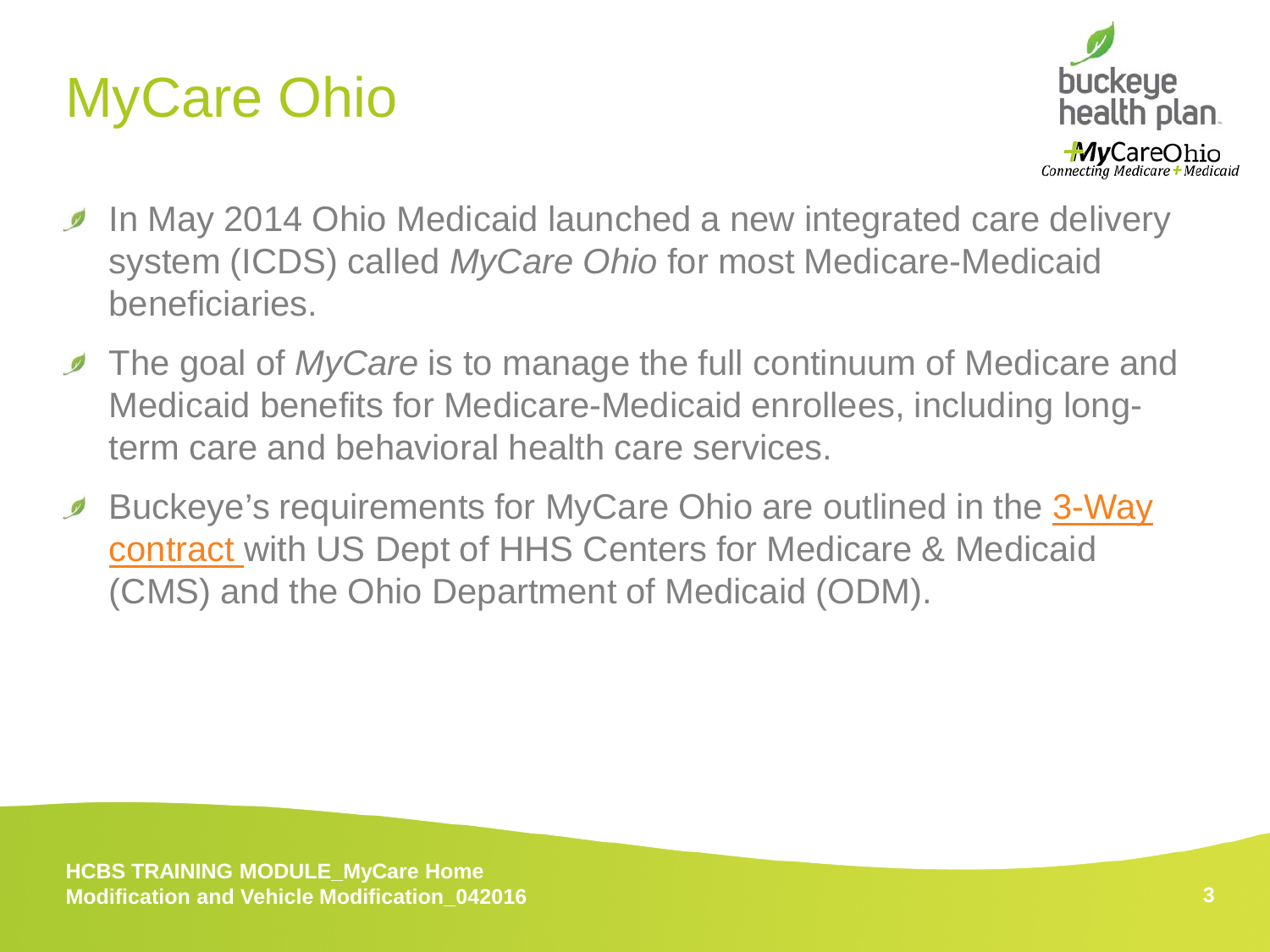### MyCare Ohio



- **The Medicare-Medicaid "Dual Eligible" patient population** is being closely watched and compared.
- So far the outcomes for MyCare are pointing to improvements in chronic conditions such as diabetes and hypertension.
- **These reported successes and positive outcomes** demonstrate what can happen when providers offer services in their homes and communities.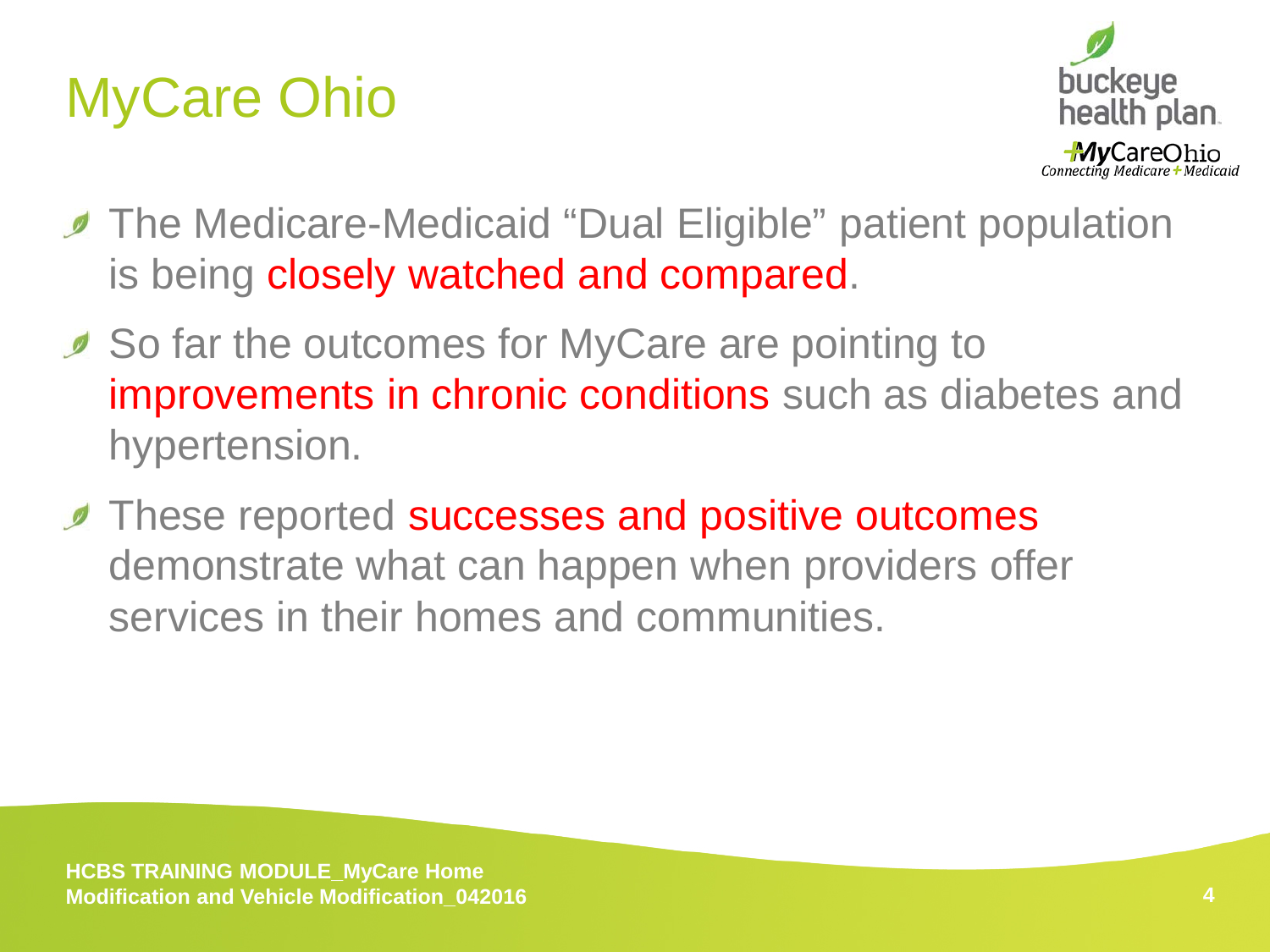



**Home and Community-Based Providers are helping** Buckeye achieve our mission and goal:

### To transform the health of our community, **One person at a time.**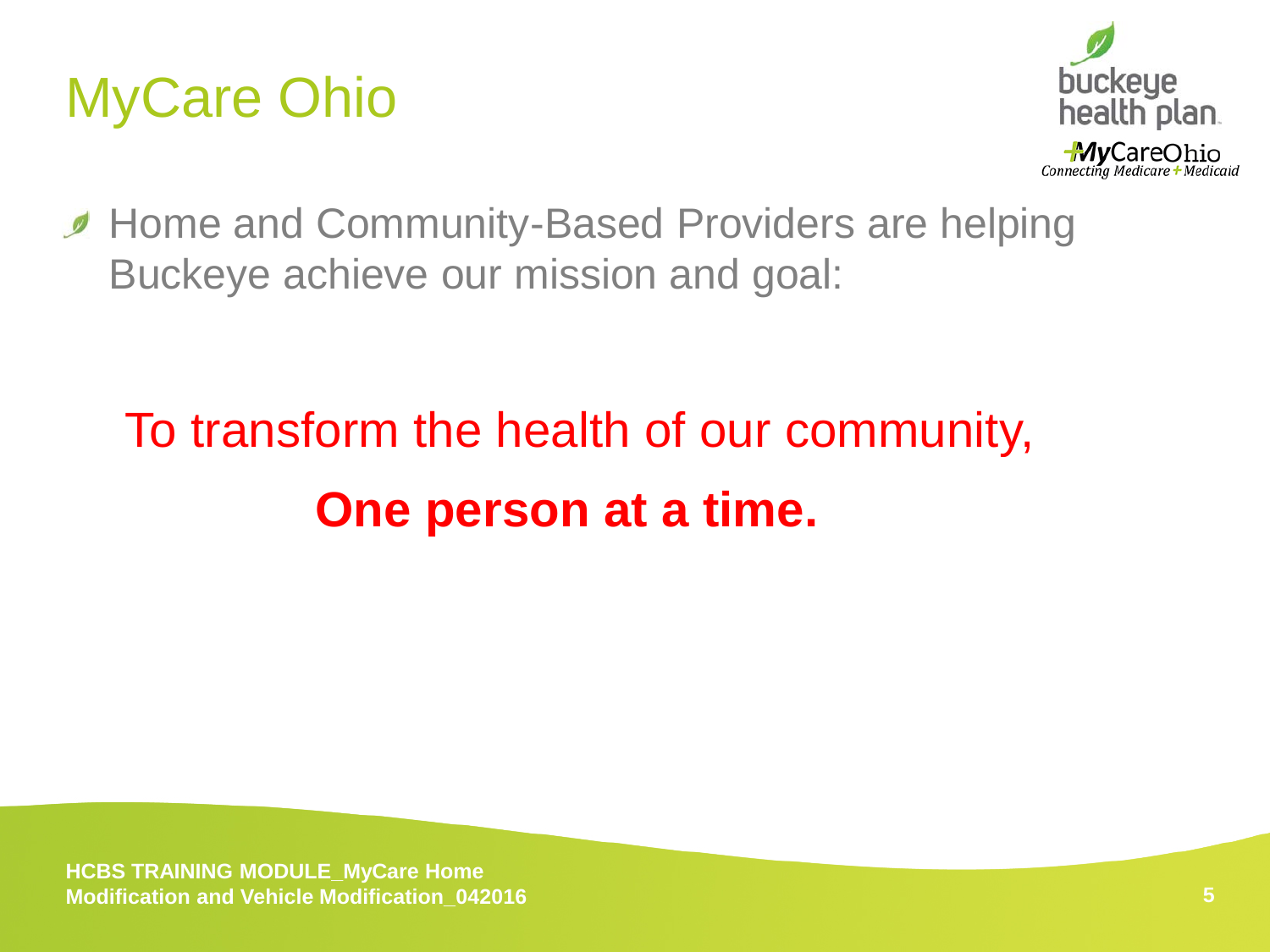### Home Modification and Vehicle **Modification**



**HCBS TRAINING MODULE\_MyCare Home Modification and Vehicle Modification\_042016 6**

buckeye

health plan.

**MyCareOhio**<br>Connecting Medicare + Medicaid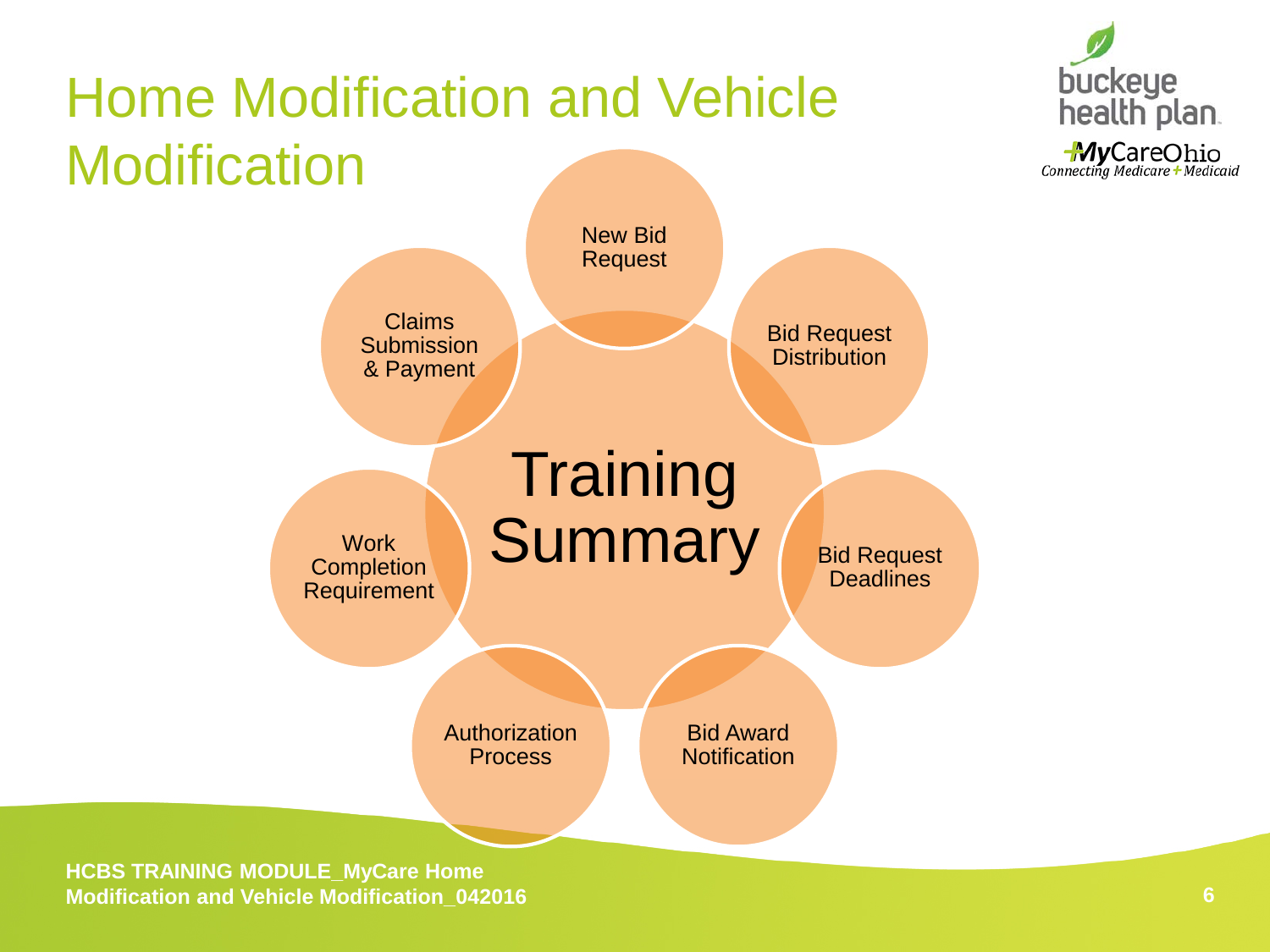### Home Modification Process Overview



Creating the New Bid Request

- Bid requests for all Buckeye members (regardless of age) will come  $\mathscr{D}$ directly from Buckeye.
	- The Bid Request is based on an identified need as determined by either the Occupational Therapist (OT) or the Physical Therapist (PT) through a full functional evaluation.
	- The request is reviewed by members of the Buckeye Care Management Team and the Home Modification Manager.
	- After review the official Bid Request will be sent by email out to the list of *waiver-certified* Home Modification Providers *contracted with Buckeye Health Plan*.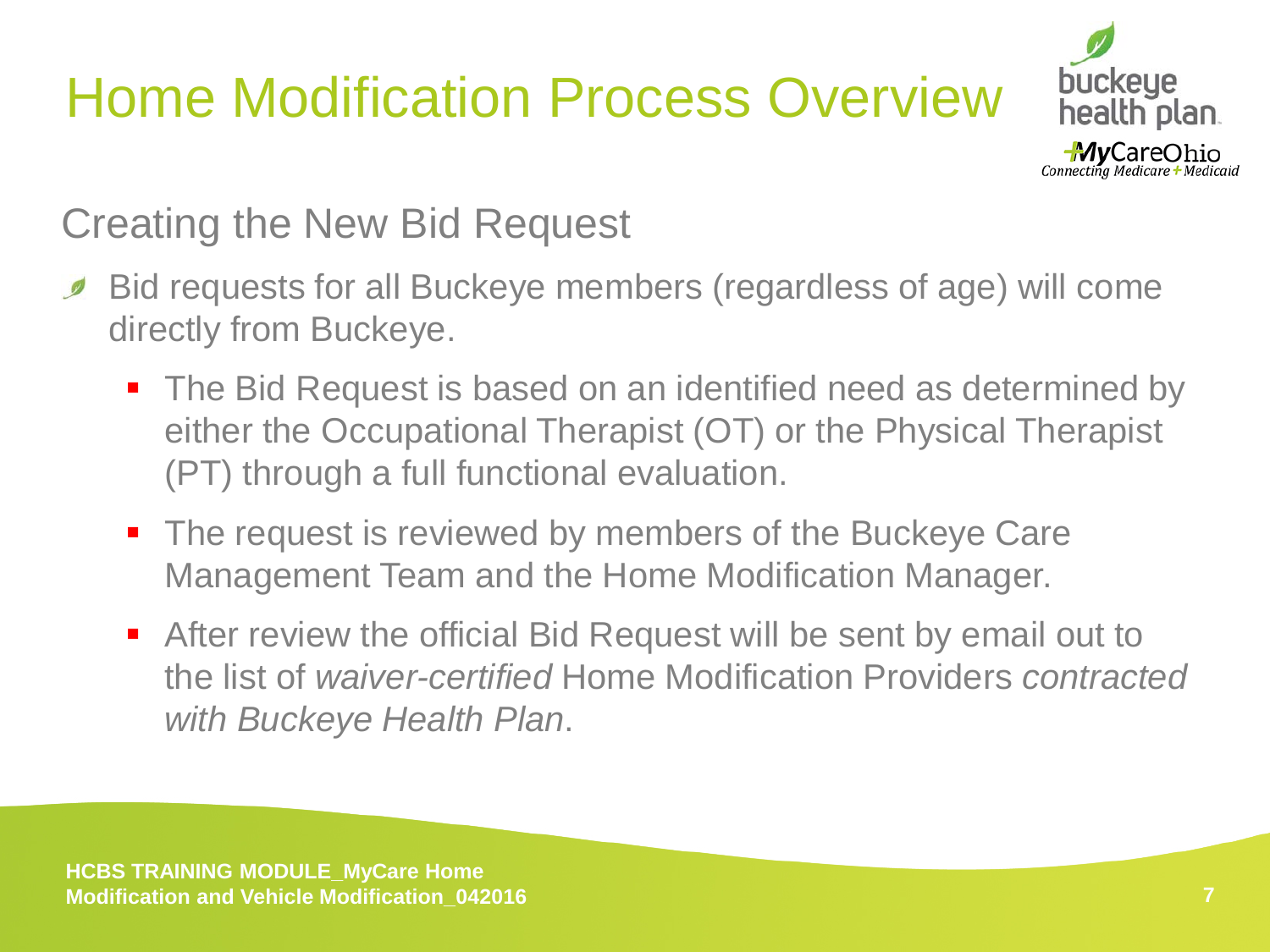### Home Modification Process Overview



Distribution of the Bid Request

- **Each bid request will be sent to all Home Modification providers in** the members' MyCare region regardless of type of work being requested (ramp building, grab bars, vehicle modification, tub/shower, etc.)
- **The Standard Bid Record (Form A) will list the Request ID,** Submission Deadline and Description of requested services
- **Provider to complete and submit the Standard Bid Record (Form A)** according to details in the Requested Service area of Form A – which will vary.
- Provider should email **[BHP\\_HomeMods@centene.com](mailto:BHP_HomeMods@centene.com)** with  $\mathscr{D}$ questions and for clarification.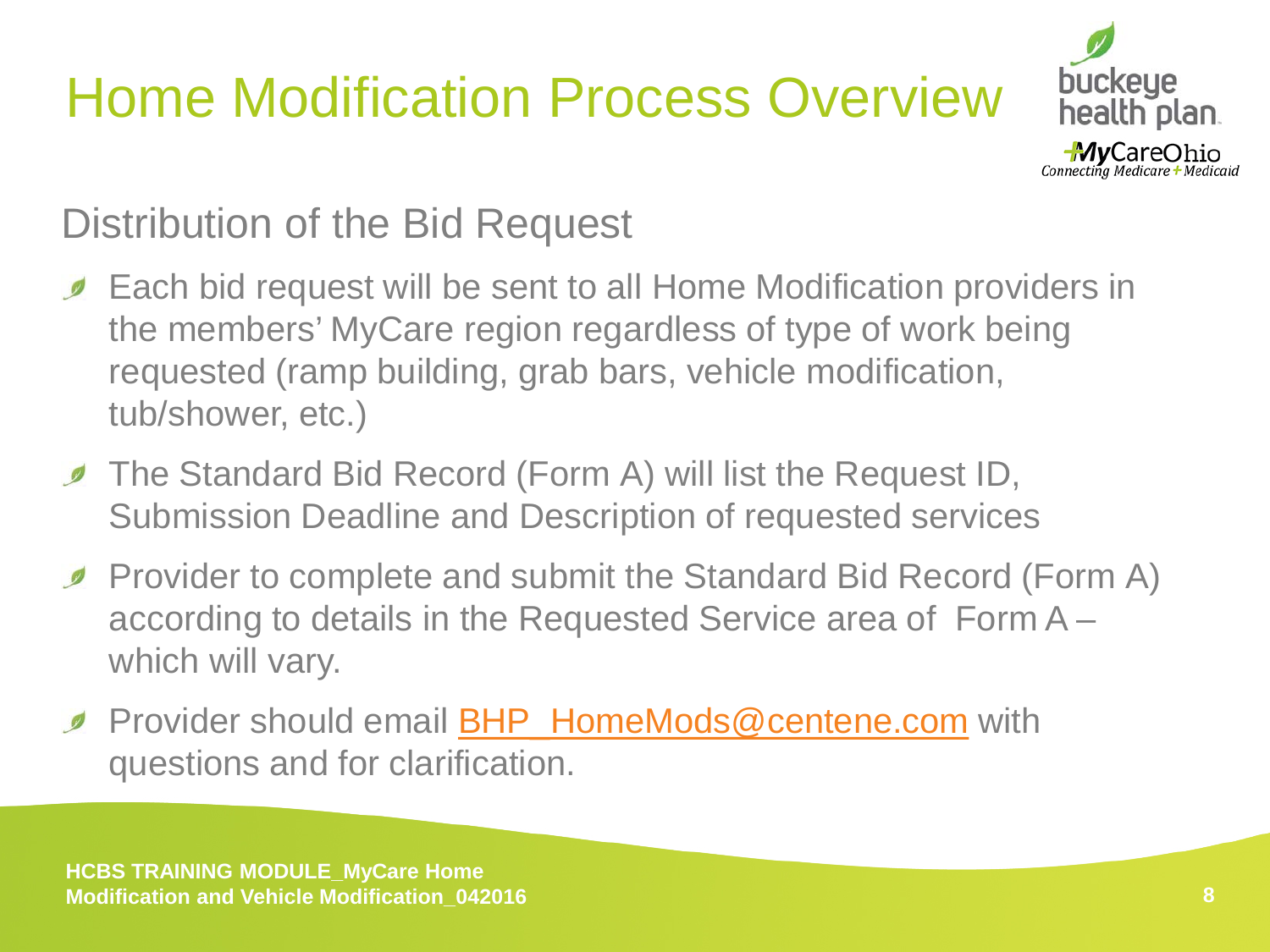### Standard Bid Record (Form A)

 $(1.0010000)$ 



|                                               | buckeye                     | 4349 Easton Way Suite 200<br>Columbus, OH 43219                                                                                                                                                                                                                                                                                                                                                                   |                                 | <b>For Home Modifications</b>                 |                                                  |  |
|-----------------------------------------------|-----------------------------|-------------------------------------------------------------------------------------------------------------------------------------------------------------------------------------------------------------------------------------------------------------------------------------------------------------------------------------------------------------------------------------------------------------------|---------------------------------|-----------------------------------------------|--------------------------------------------------|--|
|                                               | health plan.                | 1-866-296-8731                                                                                                                                                                                                                                                                                                                                                                                                    |                                 | <b>Home Modifications Contact Information</b> |                                                  |  |
|                                               |                             |                                                                                                                                                                                                                                                                                                                                                                                                                   | <b>Name:</b>                    | <b>Home Modification Manager</b>              |                                                  |  |
|                                               | <b>Request ID:</b>          |                                                                                                                                                                                                                                                                                                                                                                                                                   | Phone:                          | 866-246-4356 x24754                           |                                                  |  |
|                                               | <b>Submission Deadline:</b> |                                                                                                                                                                                                                                                                                                                                                                                                                   | Fax:                            | 855-294-0604                                  |                                                  |  |
|                                               |                             |                                                                                                                                                                                                                                                                                                                                                                                                                   | Email                           | <b>BHP HomeMods@tentene.com</b>               |                                                  |  |
| <b>Member Information</b>                     |                             |                                                                                                                                                                                                                                                                                                                                                                                                                   |                                 | <b>Waiver Service Coordinator</b>             |                                                  |  |
| <b>Name:</b>                                  |                             |                                                                                                                                                                                                                                                                                                                                                                                                                   | Name:                           |                                               |                                                  |  |
| Address:                                      |                             |                                                                                                                                                                                                                                                                                                                                                                                                                   | Phone:                          |                                               | <b>Region:</b>                                   |  |
| Phone:                                        |                             | County:                                                                                                                                                                                                                                                                                                                                                                                                           |                                 | <b>Procedure Code:</b>                        | <b>S5165</b>                                     |  |
| Medicald #:                                   |                             | DOB:                                                                                                                                                                                                                                                                                                                                                                                                              |                                 | <b>Diagnosis Code:</b>                        | R6889                                            |  |
|                                               | maintenance information.    | Include individual/family and home owner in modification/repair plans.<br>Upon delivery, provider to instruct individual and/or caregivers on safety in utilizing this equipment, and<br>Bids must include a detailed description of the work, cost of material and labor, a before and after photo<br>and/or sketch (with dimensions) of the proposed modification, a written statement of warranties (materials |                                 |                                               |                                                  |  |
| <b>Administrative Code.</b>                   |                             | Provider to include a written statement that all employees and subcontractors to be used to perform the<br>modification have the necessary experience and skills, and meet all provider requirements of the Ohio<br>Provider responsible to obtain all applicable building permits and maintain proper licensure and bonding.                                                                                     |                                 |                                               |                                                  |  |
| and workmanship).                             |                             | Provider must present documents for all of the above mentioned upon request of Buckeye Health Plan or<br>the Ohio Department of Medicald and/or it's contractors.                                                                                                                                                                                                                                                 |                                 |                                               |                                                  |  |
|                                               |                             |                                                                                                                                                                                                                                                                                                                                                                                                                   |                                 |                                               |                                                  |  |
|                                               |                             |                                                                                                                                                                                                                                                                                                                                                                                                                   |                                 |                                               |                                                  |  |
|                                               |                             |                                                                                                                                                                                                                                                                                                                                                                                                                   | Labor Cost:                     |                                               |                                                  |  |
|                                               |                             |                                                                                                                                                                                                                                                                                                                                                                                                                   | <b>Material Cost:</b>           |                                               |                                                  |  |
| Fax:                                          |                             |                                                                                                                                                                                                                                                                                                                                                                                                                   | <b>Total Cost:</b>              |                                               |                                                  |  |
| Contact<br>Personn                            |                             |                                                                                                                                                                                                                                                                                                                                                                                                                   | Completion<br>Date <sup>*</sup> |                                               |                                                  |  |
|                                               |                             |                                                                                                                                                                                                                                                                                                                                                                                                                   |                                 |                                               | "if awarded the project will be completed within |  |
| <b>Name:</b><br>Phone:<br>Email:<br>Tax ID #: |                             |                                                                                                                                                                                                                                                                                                                                                                                                                   |                                 | this time.                                    |                                                  |  |

**BHP Home Mod Form A** 

- **-** Request ID **-** Member Information **Deadline Contact Info • Diagnosis Code Procedure Code**
- **List all bid detail that meets the list of** Requested Services

Provider to complete this section:

- Project Information
- **Provider Contact Info.**

#### <http://codes.ohio.gov/oac/>

Providers submitting bids MUST adhere to rules as set forth in OAC 5160: Chapters 45, 46, 50, and 58; OAC 173: Chapter 39; and all State and Local Building Codes.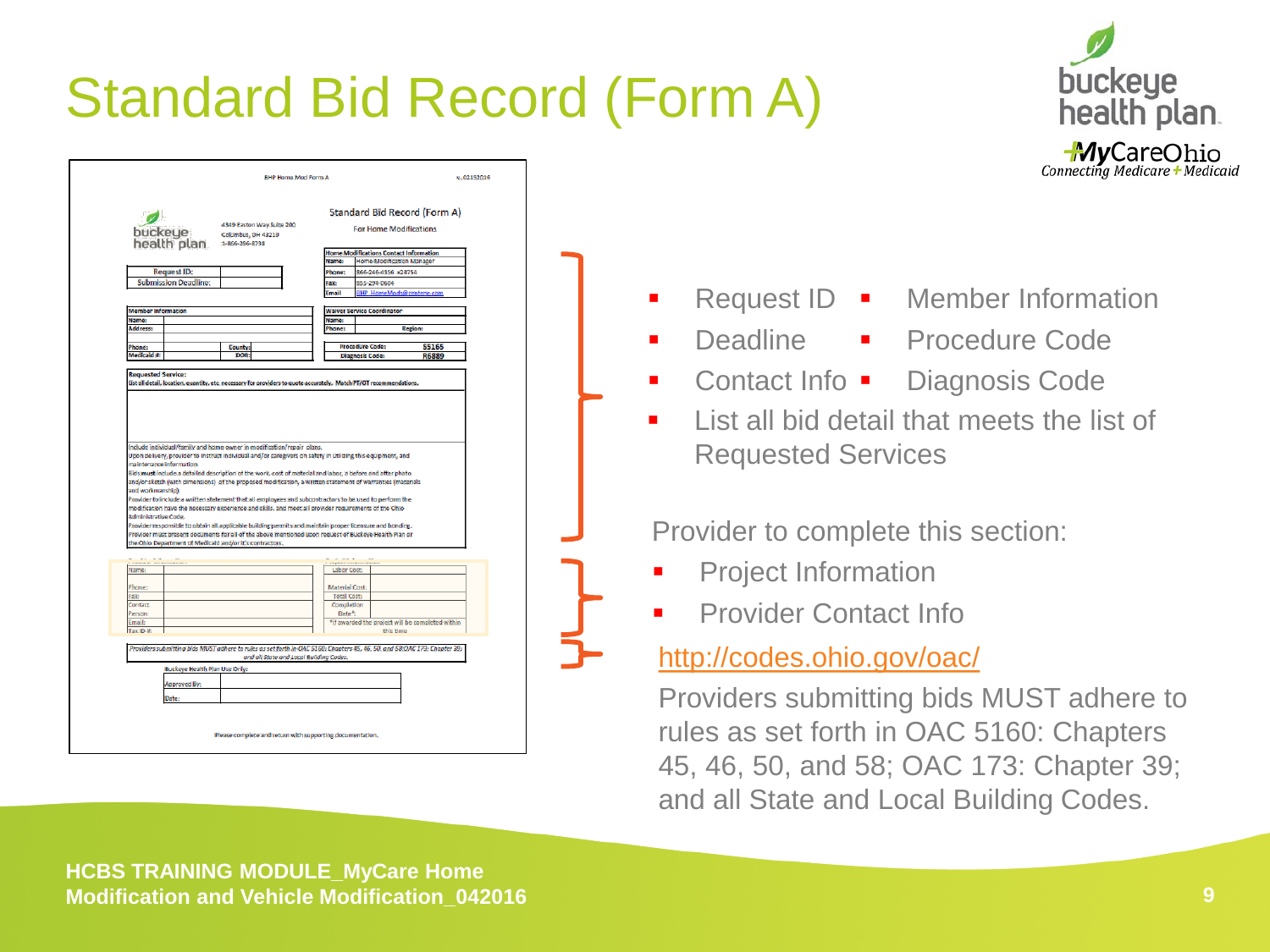### Home Modification Process Overview



#### Bid Request Deadline and Bid Award Notification

- Bid requests will be accepted until 5:00pm on the deadline date. Ø
- The provider awarded the bid will receive:  $\mathscr{D}$ 
	- #1 Bid Award Notification email
	- **#2** Form A with a signature from Buckeye

IMPORTANT: No provider may begin work of any kind without #1 & #2

- All providers that submitted Form A, but were not chosen, will receive Ø notification by email.
- Bid requests, approvals, and general communication will be sent to providers  $\mathcal{D}$ via the centralized email: [BHP\\_HomeMods@centene.com](mailto:BHP_HomeMods@centene.com)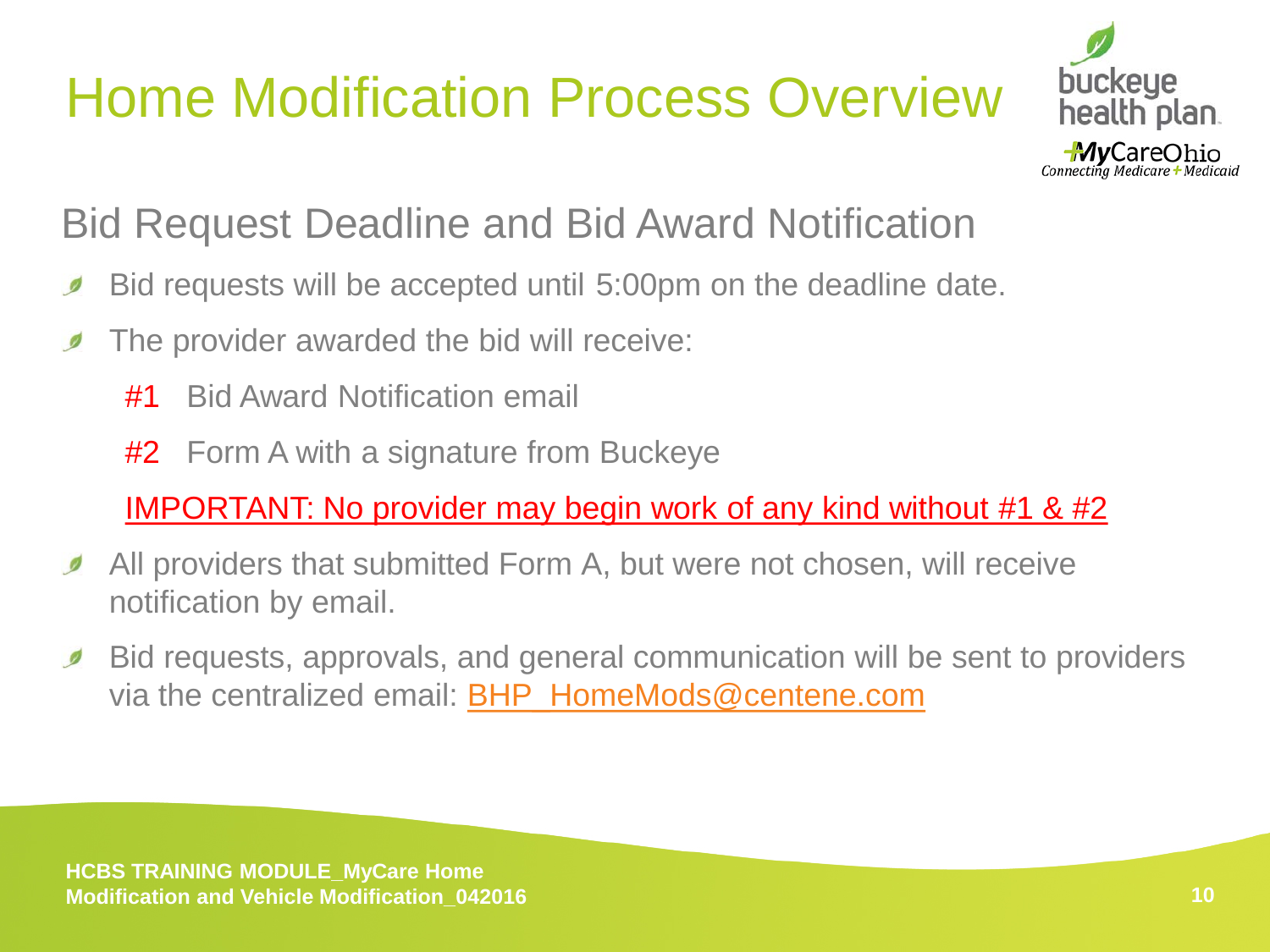#### Authorization Process



Authorization confirmation is required to submit a claim/payment request.

#### 5-step Process to Obtain Authorization

- 1) Approval to begin work: Provider receives a Bid Award Notification & signed Form A by email that officially awards the job. No work can begin before both are in-hand.
- 2) Provider indicates services are completed: Provider completes, signs and returns Form D
- 3) Approval to release payment for completed services: Buckeye Care Manager/Waiver Service Coordinator will coordinate with the Member/POA to sign **Form D** indicating satisfaction with completed work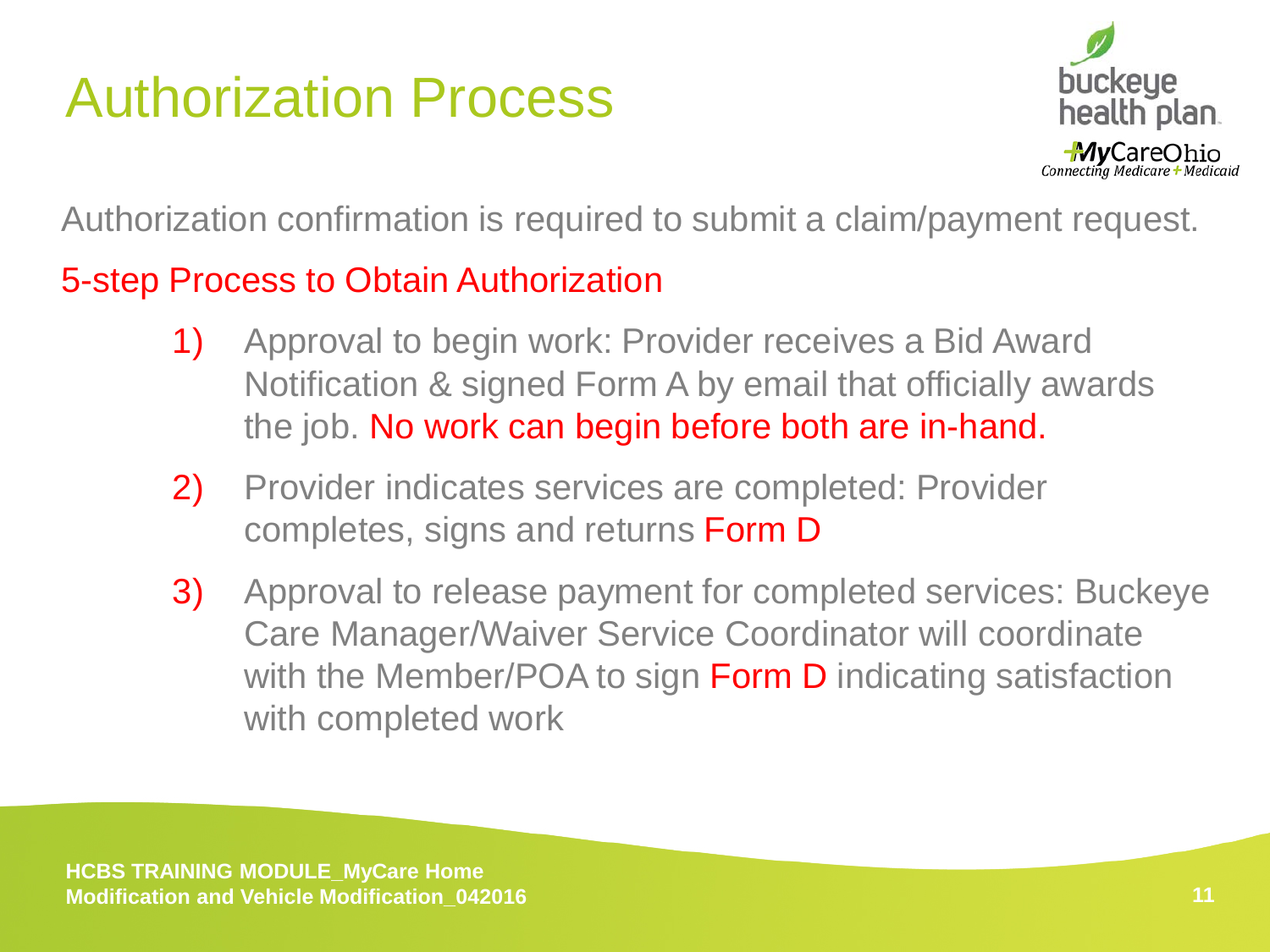#### BHP Home Mod Form D



| <b>BHP Home Mod Form D</b>                                                                                                                                                                                                                                                  | v. 02152016 |
|-----------------------------------------------------------------------------------------------------------------------------------------------------------------------------------------------------------------------------------------------------------------------------|-------------|
|                                                                                                                                                                                                                                                                             |             |
| 4349 Easton Way Suite 200<br>Columbus, OH 43219<br>Toll Free: 866-246-4356<br>Fax: 855-294-0604 Attn. M. Gloriosa<br><b>Member Acknowledgement of Completed Work</b>                                                                                                        |             |
| For a Home Modification                                                                                                                                                                                                                                                     |             |
| <b>Member's Name:</b>                                                                                                                                                                                                                                                       |             |
| The following home modification has been completed:                                                                                                                                                                                                                         |             |
| 1) The Home modification may need ongoing routine care and maintenance to remain in proper<br>working order. Routine care and maintenance of this item is not covered by the Waiver Program.<br>Costs of routine care and maintenance are the responsibility of the member. |             |
| 2) Describe routine Care and Maintenance needed:                                                                                                                                                                                                                            |             |
| 3) Buckeye Health Plan is not responsible for moving or removing this home modification from the<br>property. Property shall remain in modified state.                                                                                                                      |             |
| Thave completed the work as ordered and discussed routine care and maintenance with consumer.<br><b>Print Provider Business and Contact Name:</b>                                                                                                                           |             |
| <b>Sign Provider Contact Name:</b>                                                                                                                                                                                                                                          |             |
| <b>Service Date:</b>                                                                                                                                                                                                                                                        |             |
| I acknowledge that the provider has completed the work as ordered, Routine Care and Maintence has<br>been discussed with me, and Property shall remain in modified state.                                                                                                   |             |
| <b>Member and/or POA:</b>                                                                                                                                                                                                                                                   |             |
| Date:<br><b>Buckeye Health Plan/WSC:</b>                                                                                                                                                                                                                                    |             |
| Date:                                                                                                                                                                                                                                                                       |             |
|                                                                                                                                                                                                                                                                             |             |
|                                                                                                                                                                                                                                                                             |             |
|                                                                                                                                                                                                                                                                             |             |

Form D is the Member Acknowledgement of Completed Work - the Final Release Process . . .

- 4) Member's Service Plan will be updated to include the Home or Vehicle Modification service description, provider name and amount.
- 5) Authorization Confirmation will be sent to the provider.
- This final process will take 7-14 days.
- Provider can Submit a Claim for payment once the Authorization Confirmation is received.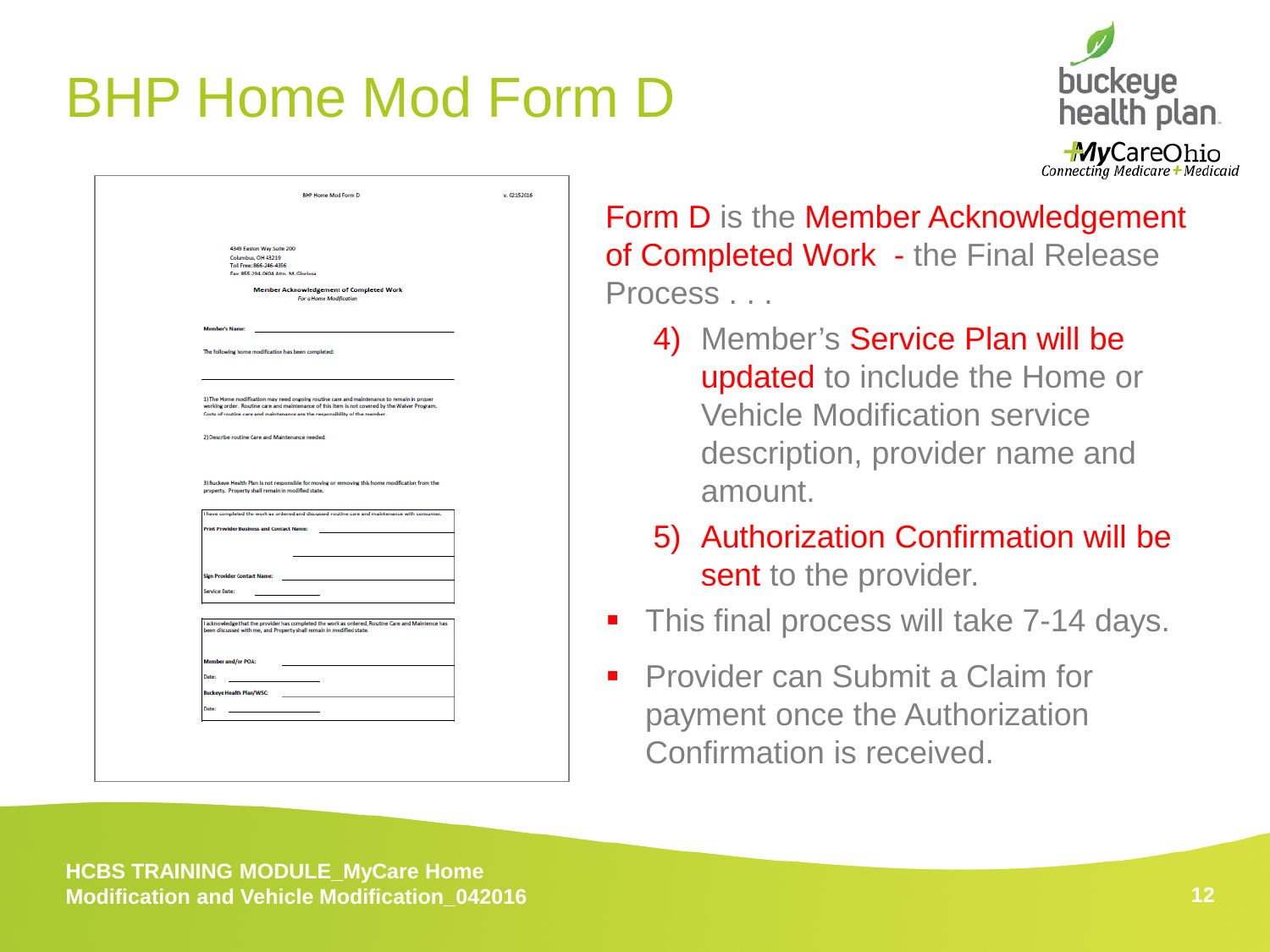#### Helpful Hints: Form D



| <b>BHP Home Mod Form D</b>                                                                                                                                                | v. 02152016 |
|---------------------------------------------------------------------------------------------------------------------------------------------------------------------------|-------------|
|                                                                                                                                                                           |             |
|                                                                                                                                                                           |             |
|                                                                                                                                                                           |             |
| 4349 Easton Way Suite 200                                                                                                                                                 |             |
| Columbus, OH 43219                                                                                                                                                        |             |
| Toll Free: 866-246-4356<br>Fax: 855-294-0604 Attn. M. Gloriosa                                                                                                            |             |
|                                                                                                                                                                           |             |
| <b>Member Acknowledgement of Completed Work</b><br>For a Home Modification                                                                                                |             |
|                                                                                                                                                                           |             |
|                                                                                                                                                                           |             |
| <b>Member's Name:</b>                                                                                                                                                     |             |
|                                                                                                                                                                           |             |
| The following home modification has been completed:                                                                                                                       |             |
|                                                                                                                                                                           |             |
|                                                                                                                                                                           |             |
| 1) The Home modification may need ongoing routine care and maintenance to remain in proper                                                                                |             |
| working order. Routine care and maintenance of this item is not covered by the Walver Program.                                                                            |             |
| Costs of routine care and maintenance are the responsibility of the member.                                                                                               |             |
|                                                                                                                                                                           |             |
| 2) Describe routine Care and Maintenance needed:                                                                                                                          |             |
|                                                                                                                                                                           |             |
|                                                                                                                                                                           |             |
| 3) Buckeye Health Plan is not responsible for moving or removing this home modification from the                                                                          |             |
| property. Property shall remain in modified state.                                                                                                                        |             |
|                                                                                                                                                                           |             |
| I have completed the work as ordered and discussed routine care and maintenance with consumer.                                                                            |             |
| <b>Print Provider Business and Contact Name:</b>                                                                                                                          |             |
|                                                                                                                                                                           |             |
|                                                                                                                                                                           |             |
|                                                                                                                                                                           |             |
| <b>Sign Provider Contact Name:</b>                                                                                                                                        |             |
| <b>Service Date:</b>                                                                                                                                                      |             |
|                                                                                                                                                                           |             |
|                                                                                                                                                                           |             |
| I acknowledge that the provider has completed the work as ordered, Routine Care and Maintence has<br>been discussed with me, and Property shall remain in modified state. |             |
|                                                                                                                                                                           |             |
|                                                                                                                                                                           |             |
| <b>Member and/or POA:</b>                                                                                                                                                 |             |
| Date:                                                                                                                                                                     |             |
| <b>Buckeye Health Plan/WSC:</b>                                                                                                                                           |             |
|                                                                                                                                                                           |             |
| Date:                                                                                                                                                                     |             |
|                                                                                                                                                                           |             |
|                                                                                                                                                                           |             |
|                                                                                                                                                                           |             |
|                                                                                                                                                                           |             |
|                                                                                                                                                                           |             |

#### Helpful Hints for Successful Completion of Form D:

- 1) Member's full name
- 2) Description of work completed (reference Form A for accuracy)
- 3) Describe Routine Care and Maintenance needed. Attach owners manuals, warranty, instructions. This area should not be blank. Write "N/A" is this is the case.
- 4) Provider information, signature and Service Date, which is completion date.

Return completed form to [BHP\\_HomeMods@centene.com](mailto:BHP_HomeMods@centene.com) and member's signatures will be coordinated separately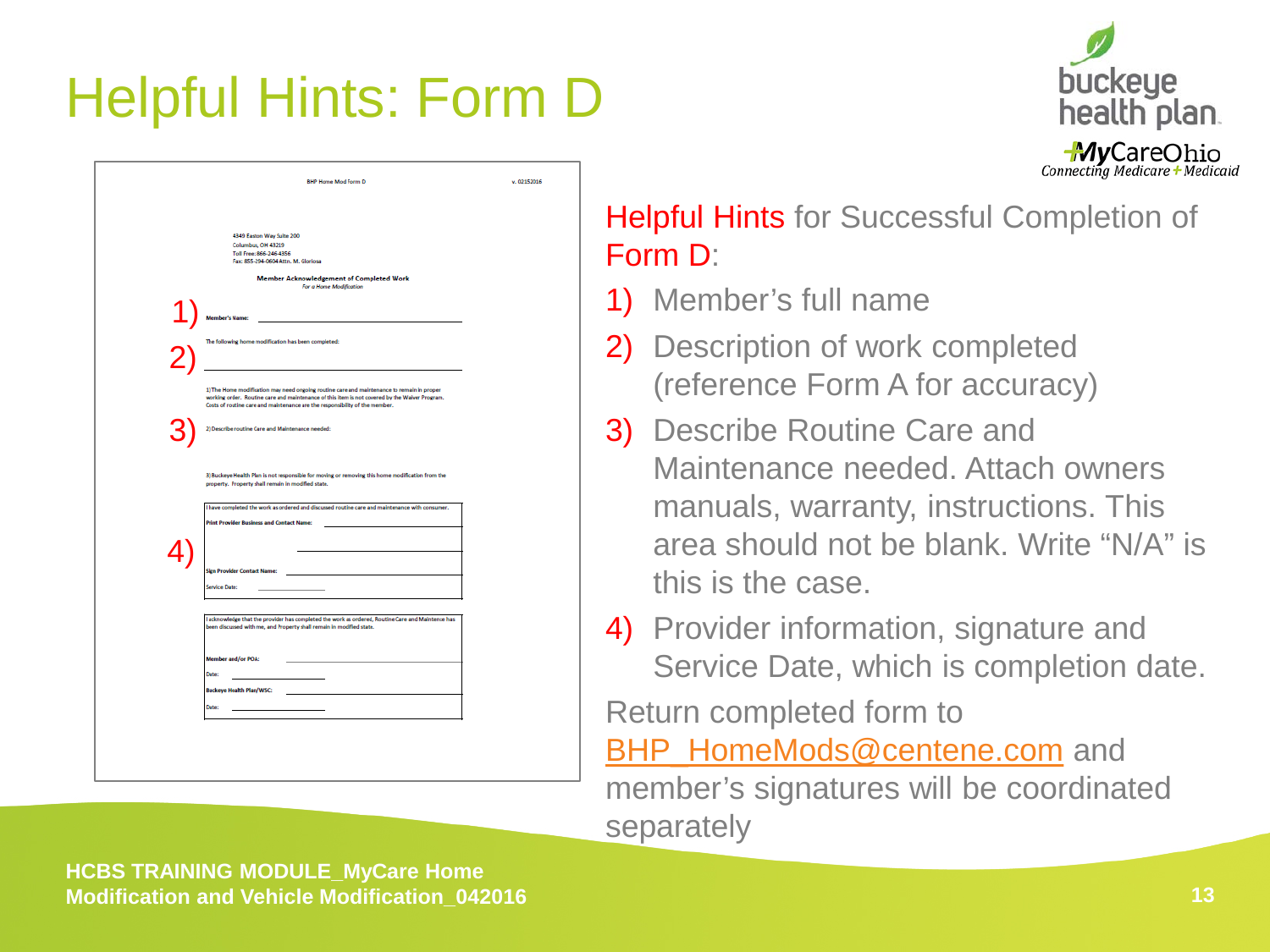#### Submit a Claim



- Login into the Provider Portal at [https://provider.buckeyehealthplan.com](https://provider.buckeyehealthplan.com/)
- Refer to the HCBS Quick Billing Guide training module for step-bystep instructions

Specific to Home and Vehicle Modification claims submissions:

- Diagnosis code: R6889
- Place of Service<sup>\*</sup>: Home
- Procedure code: S5165 or T2029 (reference Form A)
- Modifiers: enter nothing here
- Dates of Service: completion date last day of work in both date fields
- Units/Minutes/Days\*: always enter "1"
- **Attachments: (optional) Form A and Form D**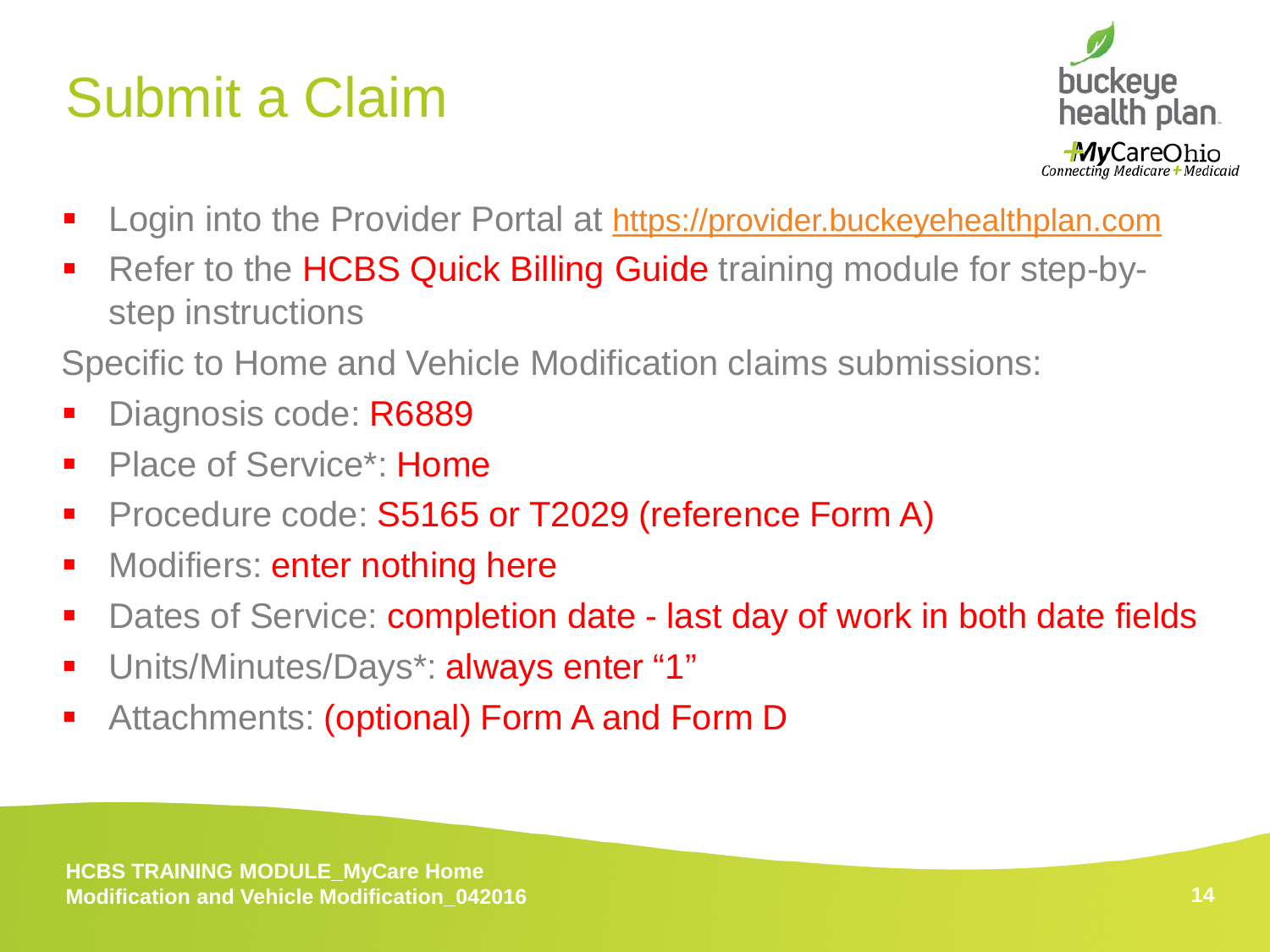#### FAQs



**I have bid requests from the Area Agency on Aging, are those valid?** All bid requests for Buckeye MyCare waiver members will come from, and should be returned to, our mailbox **BHP\_homemods@centene.com**. Any requests you receive from another entity are not for our members and do not follow this workflow. Bids should be returned to that entity, and Form A should NOT be used.

#### **Will I get more bid requests as a result of this process change?**

Yes, it is likely you will receive more bid requests. Each request will be sent (via an automated process) to all providers within member's MyCare region. Please bid on those to which you are interested, and if possible, let us know if you will not bid.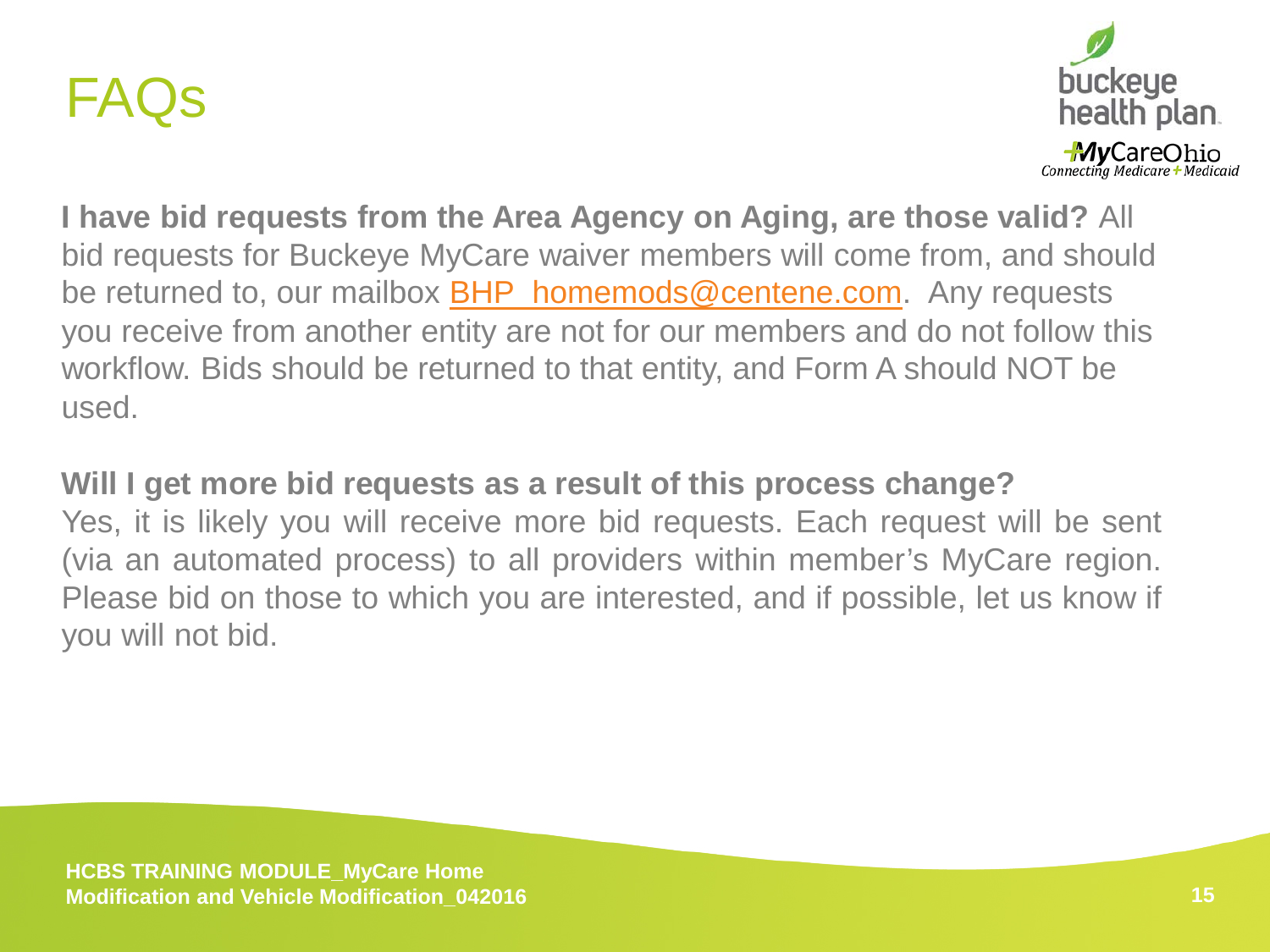



**The deadline on the request is approaching and I haven't submitted my bid yet, will it be accepted?** To ensure consideration, please contact Buckeye if circumstances will cause bid to be delayed. We cannot guarantee bids will be accepted after the deadline has passed.

**My bid was returned to me asking for more information, why?** It is likely your bid did not meet the requirements for a complete submission. All bids must include Form A, detailed description of the work, cost of materials and labor, materials list, before and after drawings/photos with complete dimensions, warranty information, statement of workmanship, and statement that provider meets OAC requirements . Bids must address the requested service only. Please reference Form A for details.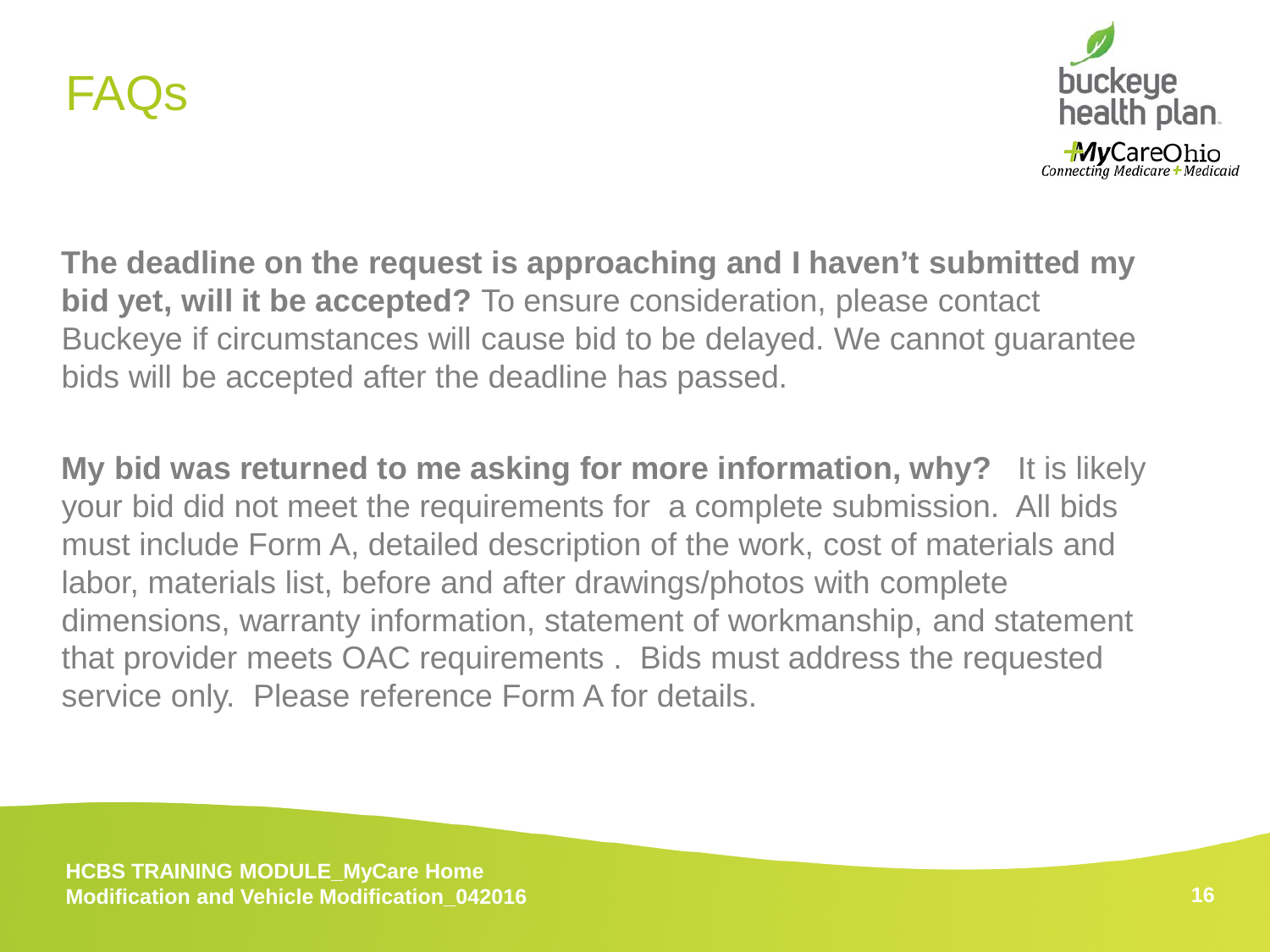



#### **How can I improve the chances of my bid being selected?**

Please submit a complete bid that meets member's need as indicated by the request form on or before the deadline date. Where applicable, ADA compliance must be addressed (or a detailed description of why this cannot be achieved).

**While at the home to bid (or while completing the approved work), member indicated they want something different than the bid states. What should I do?** Please direct member to their Care Manager and contact Buckeye immediately. Bids that do not match the request will not be considered. Changes in work scope and/or cost MUST be approved in writing by Buckeye prior to commencing work or they will not be considered.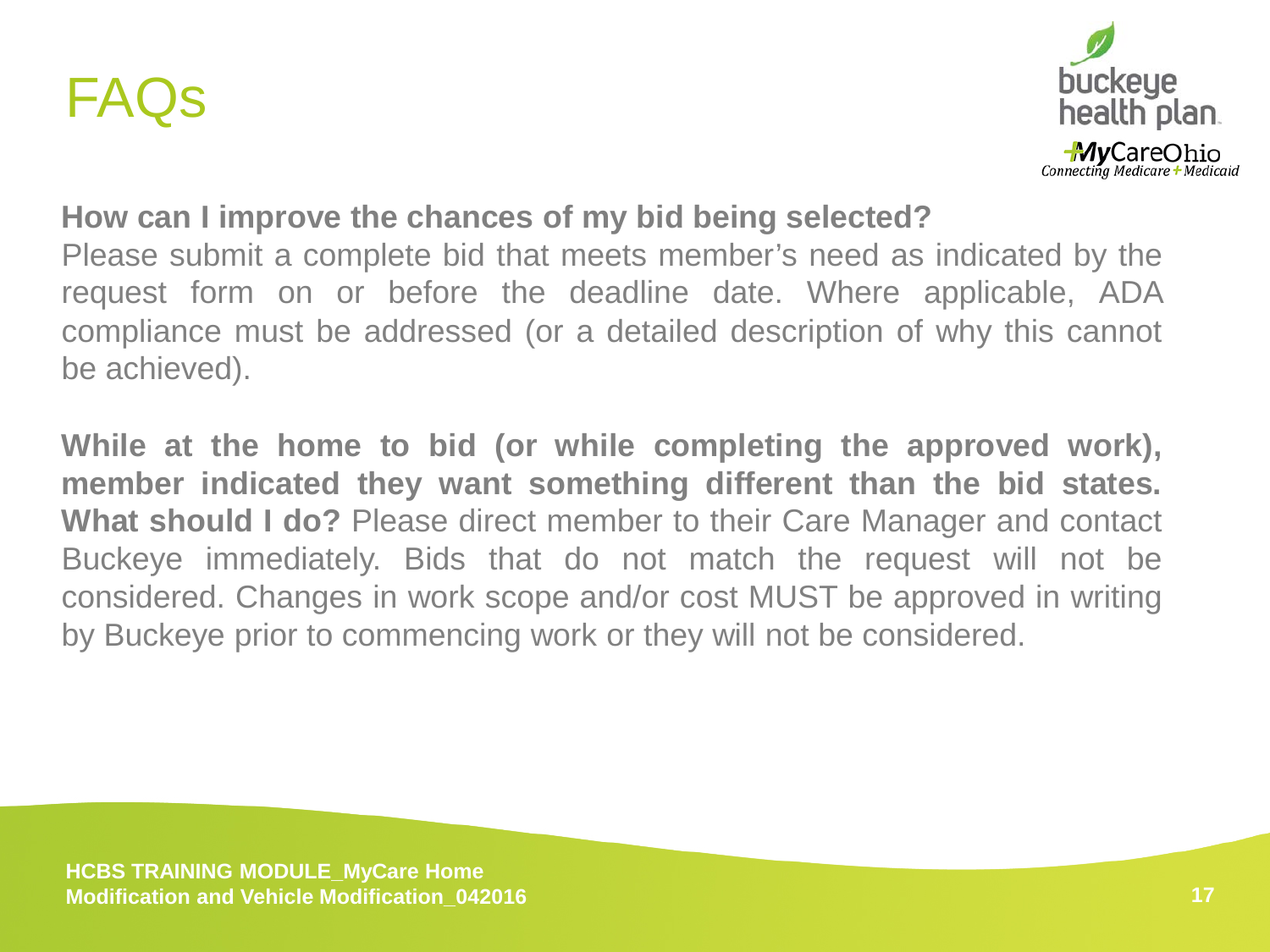



**I finished the work as ordered. What do I do next?** Please return Form D (sent with approval documentation) with provider signature and date of service to Buckeye. Upon receipt, member's Care Manager will review the work and sign off on the form. Fully completed form must be on file before an authorization number will be released. An authorization number is required to submit a claim successfully.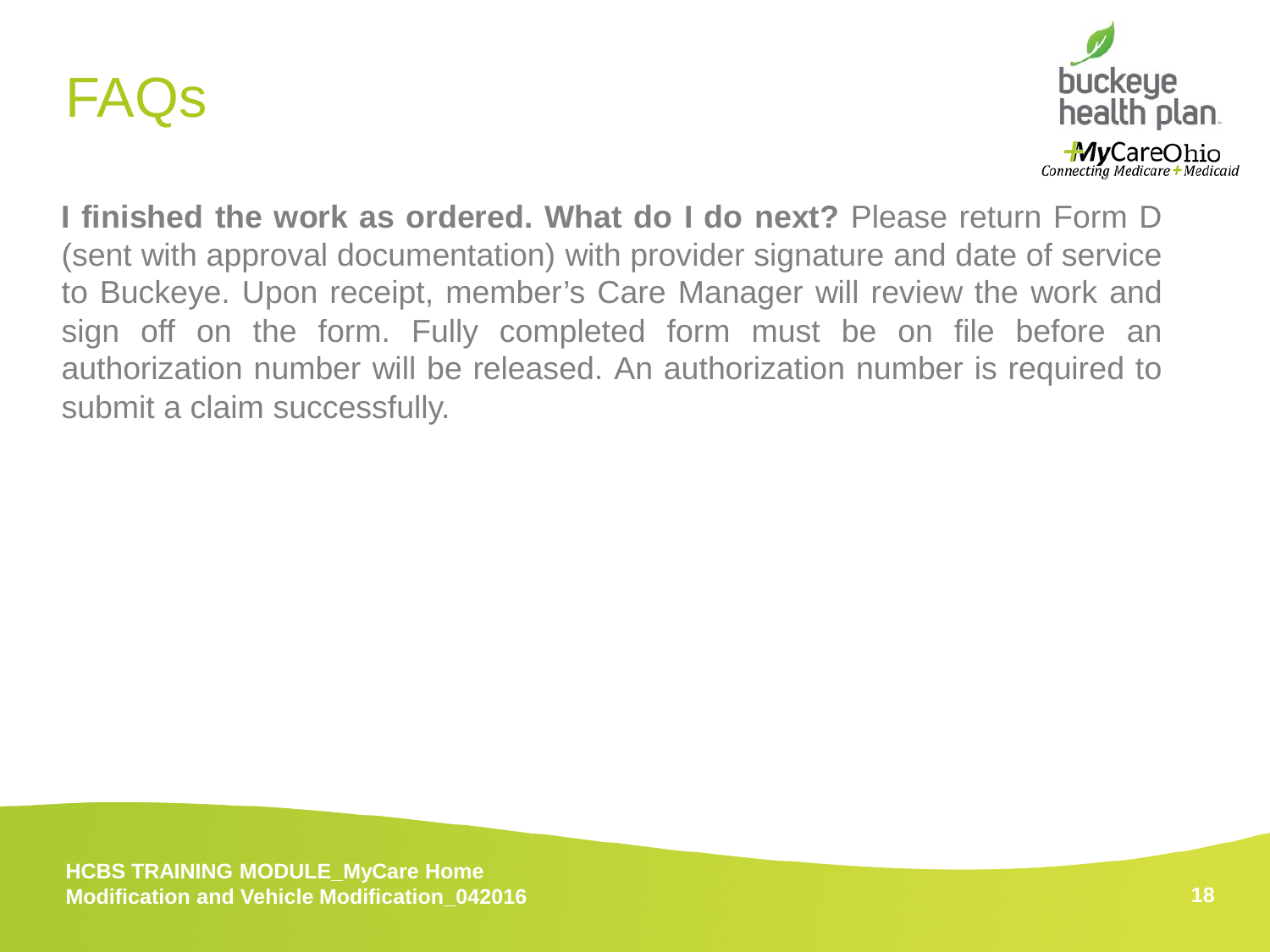



For questions related to bids or in process jobs, please contact: Buckeye Health Plan Attn: Home Modification Specialist 4349 Easton Way Suite 200 Columbus, Ohio 43219 866-246-4356 x 63508 [BHP\\_HomeMods@centene.com](mailto:BHP_HomeMods@centene.com)

For questions related to claims or billing, please contact: Provider Services at 1-866-296-8731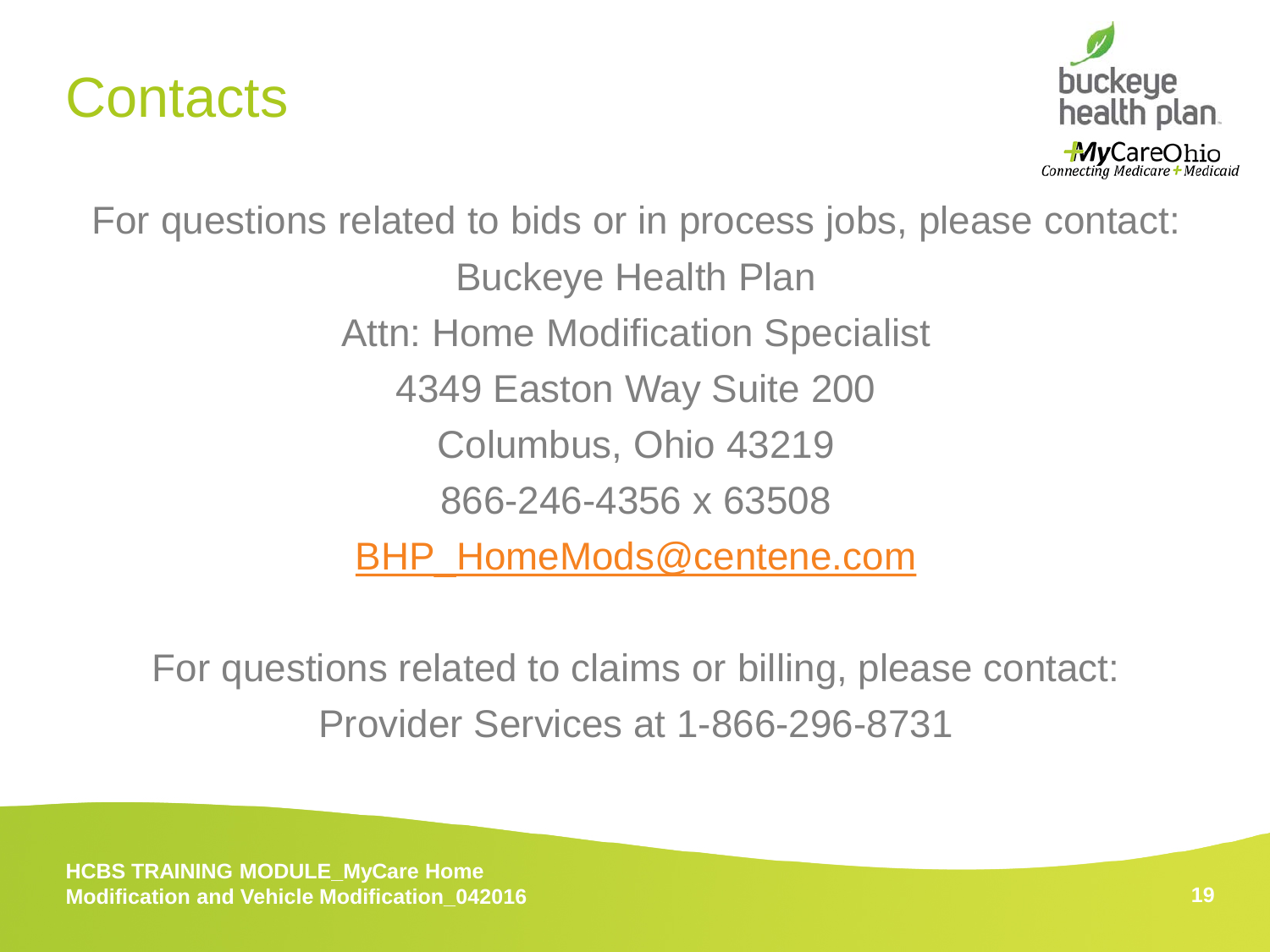



## QUESTIONS Call your Provider Relations Representative or 866-246-4356 - ext. 24291